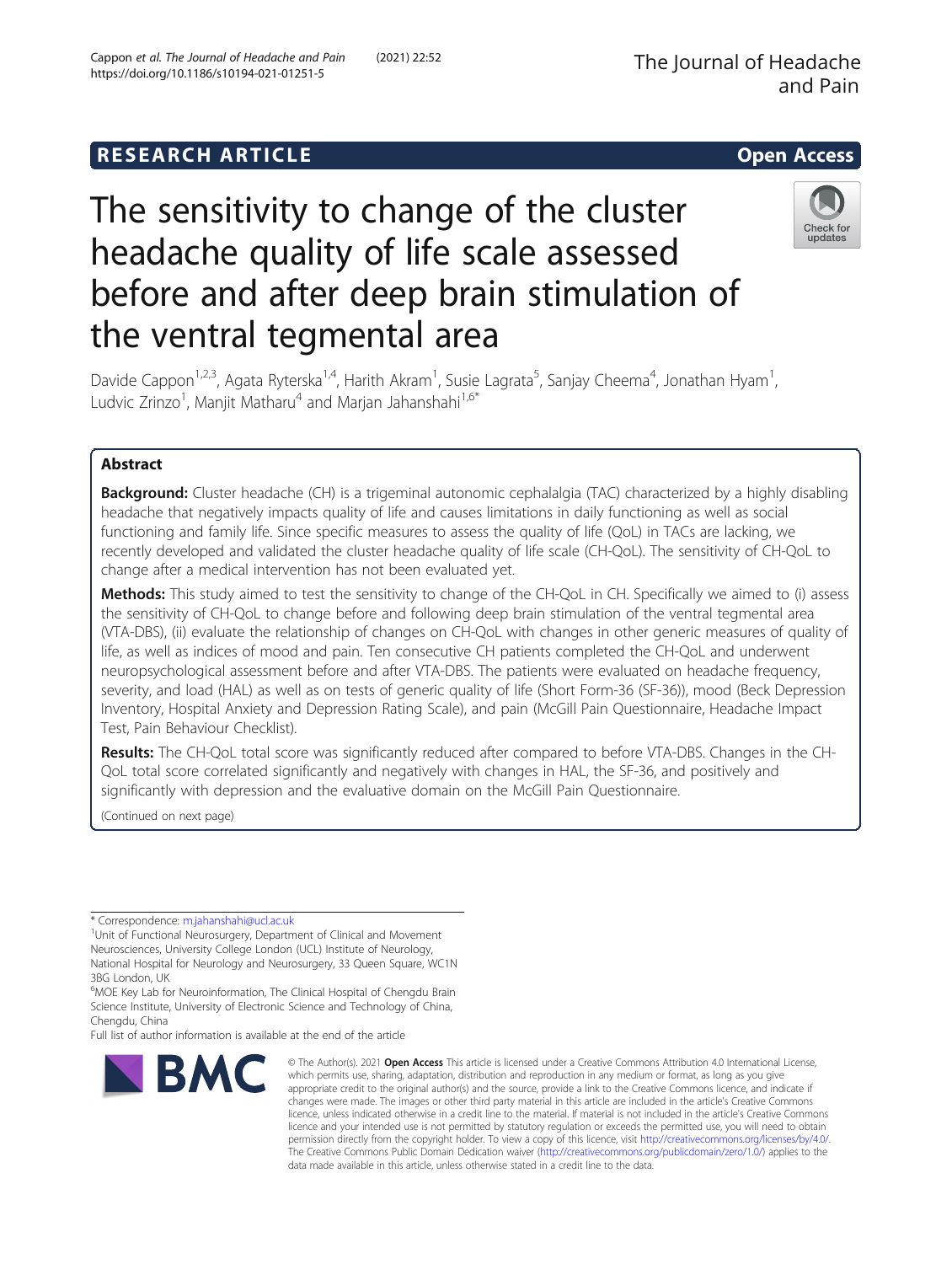# (Continued from previous page)

**Conclusions:** Our findings demonstrate that changes after VTA-DBS in CH-QoL total scores are associated with the reduction of frequency, duration, and severity of headache attacks after surgery. Moreover, post VTA-DBS improvement in CH-QoL scores is associated with an amelioration in quality of life assessed with generic measures, a reduction of depressive symptoms, and evaluative pain experience after VTA-DBS. These results support the sensitivity to change of the CH-QoL and further demonstrate the validity and applicability of CH-QoL as a disease specific measure of quality of life for CH.

Keywords: Cluster headache, Trigeminal autonomic cephalalgias, Quality of life scale, Deep brain stimulation

# Introduction

Quality of life (QoL) scales have increasingly emerged as an essential clinical outcome measure for assessing the impact of a disorder, the symptoms, and its medical or surgical treatment on patients' well-being and daily life. Trigeminal autonomic cephalalgias (TACs) are a group of primary headaches including cluster headache (CH), paroxysmal hemicrania, hemicrania continua, and shortlasting unilateral neuralgiform headache attacks [\[1](#page-6-0)]. CH is the most common form of TAC and is characterized by a highly disabling headache that is strictly unilateral (with occasional side switching). CH causes excruciating pain associated with prominent cranial autonomic features and a sense of restlessness or agitation. Quality of life studies in patients with CH have shown limitations in normal daily functioning as well as in social functioning and family life [[2,](#page-6-0) [3\]](#page-6-0).

Specific measures to assess QoL are lacking and assessment of quality of life in this population is currently limited to the use of a combination of tests including generic quality of life scales such as the SF-36 [[4\]](#page-6-0). However, these measures might not be specifically sensitive for CH and might, for example, fail to discriminate between CH patients and migraineurs, highlighting the need for a specific scale to assess QoL in CH [\[5](#page-6-0)].

In light of this, we previously developed and validated (on a total of 406 patients) the first patient-reported outcome measure to specifically monitor QoL in patients with CH in clinical care and research [\[6\]](#page-7-0). It was shown that the cluster headache quality of life scale (CH-QoL) has essential psychometric properties, including good construct validity, convergent validity, internal consistency and test retest reliability  $[6]$  $[6]$  $[6]$ . An important aspect of the validity of a clinical scale is its sensitivity to change, most importantly reflecting change after a medical or surgical intervention [\[7\]](#page-7-0).

In a significant number of highly disabled individuals, standard medical therapy is not sufficiently effective to treat headache attacks in CH. For these patients, ventral tegmental area deep brain stimulation (VTA-DBS) has been demonstrated to reduce the frequency, severity and duration of headache attacks, and to lower anxiety levels and pain seeking behavior associated with the attacks [\[8](#page-7-0), [9\]](#page-7-0). DBS is a surgical treatment in which electric pulses are continuously applied via stereotactically implanted electrodes and is now considered as a therapeutic option for refractory CH with proven efficacy [[10](#page-7-0)].

The aim of the present study was to evaluate the sensitivity to change of the CH-QoL. Specifically, the aims were (i) to assess the sensitivity of CH-QoL to change before and after VTA-DBS intervention, (ii) to assess the association of change on CH-QoL with change in other generic standardized measures of quality of life, as well as indices of mood and pain in CH.

# **Methods**

# Study population

Ten consecutive patients with cluster headache undergoing VTA-DBS at the National Hospital for Neurology and Neurosurgery in London UK were enrolled (Table [1](#page-2-0)). All enrolled participants underwent clinical examination, neuropsychological assessment and completed the CH-QoL prior to surgery and one year or longer postoperatively. The surgical procedure has been described previously [\[8](#page-7-0)] and involved DBS lead (model 3389, Medtronic Inc.) implantation in the ipsilateral VTA or bilaterally (if symptoms were side alternating) under local or general anesthesia.

# Assessment of headache frequency, severity and load

Data on headache frequency, duration and severity were obtained from a "headache diary" completed by patients at the relevant time points. Headache severity was evaluated on a verbal rating scale (VRS) for pain (0, no pain, to 10, the worst pain imaginable). Headache frequency was described as the number of CH episodes per day. Headache load (HAL) is a composite score to simultaneously measure frequency, severity and duration of cluster headache episodes. It was calculated as  $\Sigma$  (severity [verbal rating scale] x duration [in hours]) of all headache attacks experienced over a 2-week period [\[8](#page-7-0)].

# Cluster headache quality of life scale (CH-QoL)

CH-QoL scale consists of 28 items that are answered on a four points scale (Never  $= 0$  to Always  $= 4$ ). In addition to a total score, 4 sub-scores factors can be derived: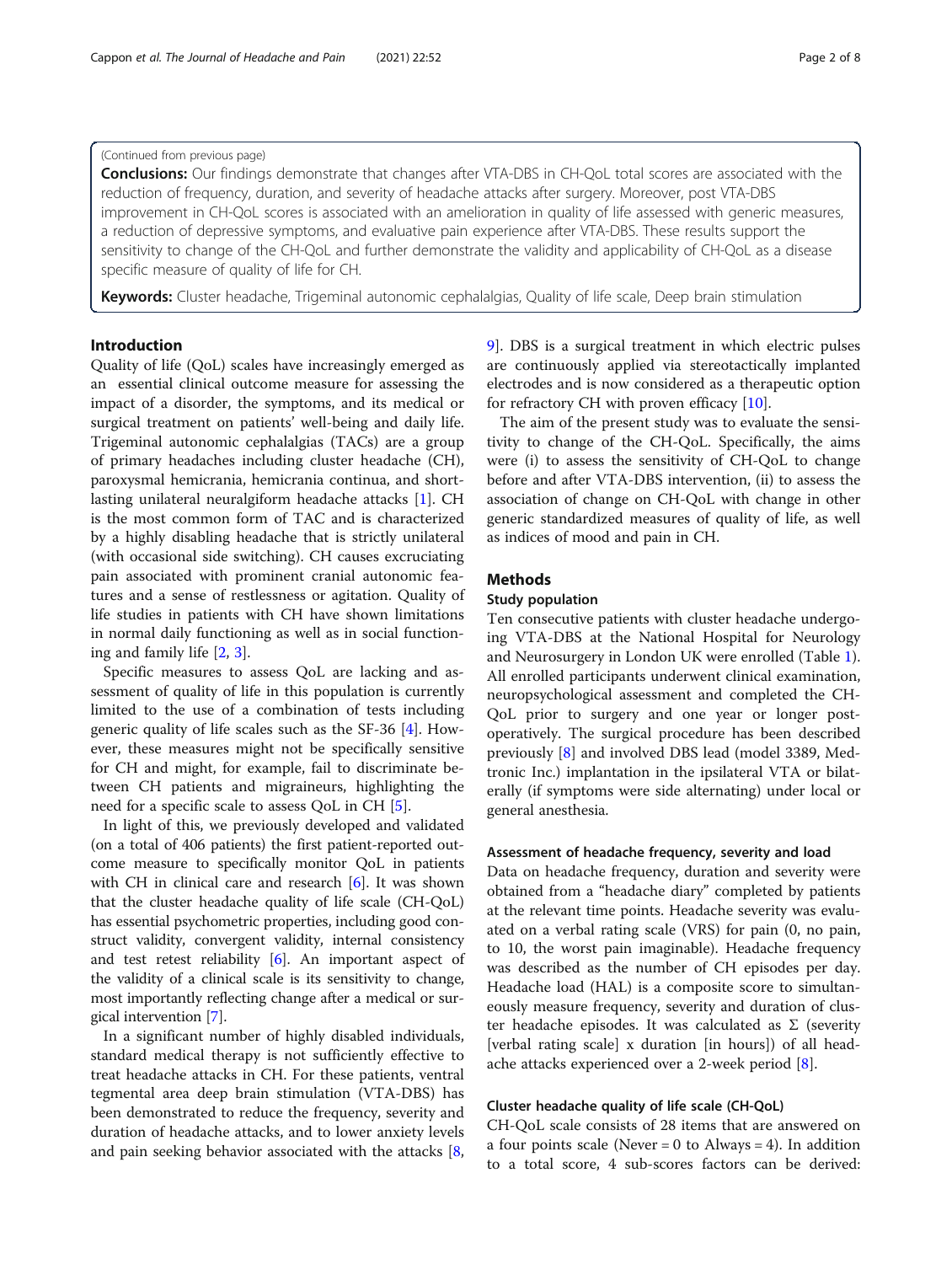<span id="page-2-0"></span>Table 1 Demographic and headache characteristics. M = male,  $F =$  female, HAL = headache load, DBS = deep brain stimulation, M = mean, SD = standard deviation. Age, education and duration units are years.

| ID             | Gender Age |                     | <b>Education Duration Side of</b> |                | attacks   | Headache<br>frequency pre-<br><b>DBS</b> | Headache<br>frequency post-<br><b>DBS</b> | Headache<br>severity pre-<br><b>DBS</b> | Headache<br>severity post-<br><b>DBS</b> | <b>HAL</b><br>pre-<br>DBS. | <b>HAL</b><br>post-<br><b>DBS</b> |
|----------------|------------|---------------------|-----------------------------------|----------------|-----------|------------------------------------------|-------------------------------------------|-----------------------------------------|------------------------------------------|----------------------------|-----------------------------------|
| 1 M            |            | 46                  | 11                                |                | Right     | $3-4$ /day                               | $3$ /day                                  | $6 - 8/10$                              | $5 - 6/10$                               | 275                        | 156                               |
| 2 F            |            | 41                  | 19                                | $\overline{4}$ | Bilateral | $3-5$ /day                               | $1$ /day                                  | $6 - 9/10$                              | $5 - 6/10$                               | 1964                       | 347                               |
| $\mathbf{3}$   | M          | 58                  | 10                                | 14             | Left      | $2$ /day                                 | $1 - 2$ /day                              | $6 - 8/10$                              | $7 - 9/10$                               | 840                        | 520                               |
| $\overline{4}$ | - F        | 42                  | 17                                | 21             | Bilateral | $2-4$ /day                               | $2 - 7$ /day                              | $9 - 10/10$                             | $9 - 10/10$                              | 2178                       | 2543                              |
| 5              | M          | 43                  | 10                                | 28             | Right     | $5-15$ /day                              | 8/day                                     | $7 - 8/10$                              | $9 - 10/10$                              | 865                        | 994                               |
| 6              | M          | 37                  | 11                                | 23             | Right     | 5/day                                    | 4-5/week                                  | $9 - 10/10$                             | $8 - 9/10$                               | 764                        | 78                                |
| 7 M            |            | 39                  | 11                                | 13             | Bilateral | $3-6$ /day                               | 12/month                                  | $5 - 9/10$                              | $5 - 7/10$                               | 700                        | 20                                |
| 8              | M          | 41                  | 16                                | 15             | Left      | 7-10/day                                 | $2 - 3$ /day                              | $8 - 10/10$                             | $6 - 7/10$                               | 1387                       | 75                                |
| 9              | M          | 59                  | 11                                | 20             | Left      | $5 - 7$ /day                             | $6 - 7$ /day                              | $7 - 9/10$                              | $7 - 8/10$                               | 519                        | 603                               |
| 10 M           |            | 48                  | 11                                | 15             | Right     | 3/day                                    | $1 - 2$ /day                              | $2 - 6/10$                              | $2 - 6/10$                               | 379                        | 198                               |
|                | 80 % M     | M 45.4<br>SD (11.9) | 12.7<br>(2.9)                     | 16.0<br>(7.1)  |           |                                          |                                           |                                         |                                          | 1964<br>(649)              | 347<br>(762)                      |

F1 Restrictions of activities of daily living items 1–9; F2 Impact on mood and interpersonal relationships items 10–21; F3 Pain and anxiety items 22–23; F4 Lack of vitality items 24–28. The total scores range from 0 to 112 with *higher* scores indicating *poorer* health related quality of life [[6\]](#page-7-0) (seeTable 2).

# Assessment of generic quality of life, mood and pain Generic quality of life scale -SF-36

The *Short Form-36* (SF-36) [\[11](#page-7-0)] is a 36-item questionnaire which measures generic Quality of Life (QoL) across eight domains (physical and social functioning, physical and emotional role limitations, mental health, energy, pain, and general health perceptions). Eight different sub-scores, and a physical and mental summary score, can be derived. The maximum score ranges from 0 (lowest or worst possible level of functioning) to 100 (indicates the best possible health state).

# Mood

The Beck Depression Inventory (BDI-II) [\[12](#page-7-0)] is a selfreport measure of the severity of depression with regard to cognitive, affective, somatic, or behavioral symptoms. Scores range from 0 to 63, with higher scores denoting higher depression.

The Hospital Anxiety and Depression Rating Scale (HADS) [\[13](#page-7-0)] is a self-report measure assessing depression and anxiety. The sum of items in each subscale

Table 2 Cluster headache quality of life scale (CH-QoL) total and subscale scores before (pre-op) and after ventral tegmental area deep brain stimulation (VTA-DBS)

| ID             | F <sub>1</sub><br>pre-op | F1 post-VTA<br><b>DBS</b> | F <sub>2</sub><br>pre-op | F2 post-VTA<br><b>DBS</b> | F <sub>3</sub><br>pre-op | F3 post-VTA<br><b>DBS</b> | F4<br>pre-op | F4 post-VTA<br><b>DBS</b> | <b>CH-QoL TOT</b><br>pre-op | <b>CH-QoL TOT</b><br>post-VTA DBS |
|----------------|--------------------------|---------------------------|--------------------------|---------------------------|--------------------------|---------------------------|--------------|---------------------------|-----------------------------|-----------------------------------|
|                | 22                       | 10                        | 8                        |                           | 5                        | 5                         | 12           | 12                        | 47                          | 34                                |
| 2              | 27                       | 12                        | 22                       | 14                        | 6                        |                           | 16           | 10                        | 71                          | 37                                |
| 3              | 27                       | 24                        | 20                       | 13                        | $\overline{4}$           | $\overline{4}$            | 15           | 16                        | 66                          | 57                                |
| $\overline{4}$ | 36                       | 36                        | 31                       | 22                        | 8                        | 8                         | 18           | 17                        | 93                          | 83                                |
| 5              | 35                       | 33                        | 30                       | 32                        | 7                        | 7                         | 14           | 16                        | 86                          | 88                                |
| 6              | 35                       | 26                        | 30                       | 36                        | $\overline{4}$           | 6                         | 18           | 15                        | 87                          | 83                                |
| $\overline{7}$ | 31                       | 29                        | 36                       | 32                        | 7                        | 8                         | 18           | 16                        | 92                          | 85                                |
| 8              | 30                       | 33                        | 37                       | 33                        | 7                        | 7                         | 14           | 16                        | 88                          | 89                                |
| 9              | 27                       | 30                        | 19                       | 29                        | 6                        | 8                         | 17           | 20                        | 69                          | 87                                |
| 10             | 24                       | 16                        | 32                       | 26                        | 8                        | 8                         | 13           | 10                        | 77                          | 60                                |
| M              | 29.4                     | 24.9                      | 26.5                     | 24.4                      | 6.2                      | 6.2                       | 15.5         | 14.8                      | 77.6                        | 70.3                              |
| (SD)           | (4.8)                    | (9.2)                     | (9.1)                    | (9.9)                     | (1.5)                    | (2.3)                     | (2.2)        | (3.2)                     | (14.5)                      | (21.6)                            |

F1 restriction of activities of daily living, F2 impact on mood and interpersonal relationship, F3 pain and anxiety, F4 lack of vitality, M mean, SD standard deviation, TOT total score, VTA-DBS ventral tegmental area deep brain stimulation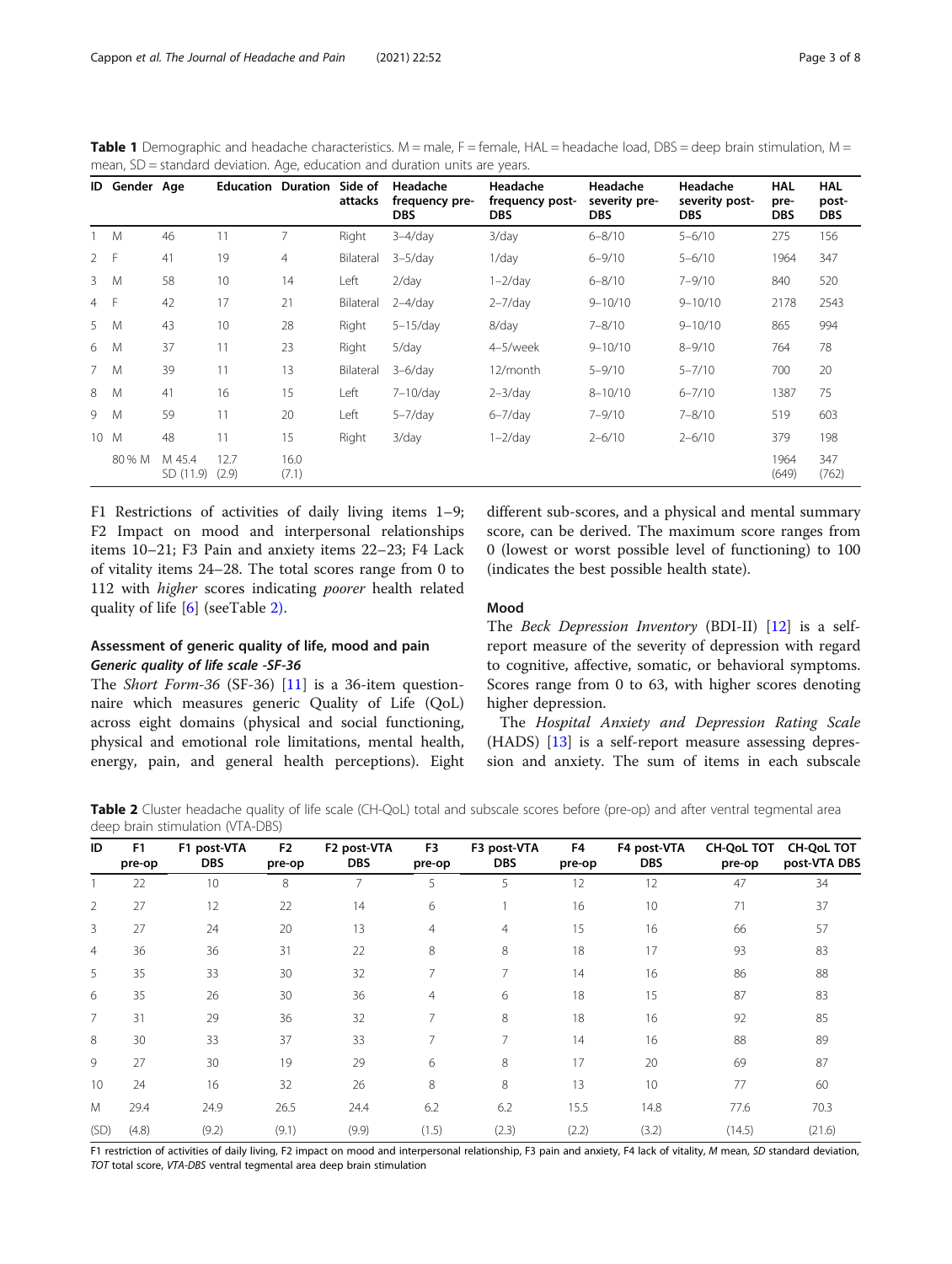with higher scores indicating more severe depression or

# Pain

anxiety.

The Headache Impact Test (HIT-6) [[14\]](#page-7-0) is a six-item questionnaire used to measure the adverse impact of headaches on role and social functioning, cognitive functioning, vitality,psychological distress, and pain severity. The scores range from 36 to 78, and functional impact due to headaches can then be categorized into four groups: little or no impact  $( $49$ ), some impact  $(50-55)$ ,$ substantial impact (56–59), and severe impact (60–78).

The McGill Pain Questionnaire (MPQ) [[15\]](#page-7-0) is a measure of subjective pain experience that includes 78 adjectives describing the quality of pain, divided across four domains, namely sensory, affective, evaluative, and miscellaneous aspects of pain. The total possible score ranges from 0 to 78, with higher scores indicating worse pain.

The Pain Behaviour Checklist (PBC) [[16](#page-7-0)] is a selfreport assessment to quantify three classes of pain behaviours: help seeking, avoidance, and complaint.

# Data analysis

All data were analyzed using the computing environ-ment R [[17](#page-7-0)]. Means and standard deviations were calculated for all variables. Paired samples t-tests were used to examine whether a significant change in CH-QoL, SF-36 domains, mood and/or pain had occurred from before to after VTA-DBS. Pearson correlational analyses were performed to explore the relationship between the change scores in the CH-QoL scale (before and after VTA-DBS) and change scores in measures of the SF-36, mood, and pain. We calculated and reported 95 % confidence intervals for all analyses.

Cohen's d effect size was calculated for the CH-QoL total score and its 4 subdomains:

$$
Cohen'sd = \frac{mean(post) - mean(baseline)}{StandardDeviation}
$$

A d value of 0.2–0.4 reflects a small effect, 0.5–0.7 an intermediate effect, and 0.8 -1 a large effect.

Standardized response mean (SRM) was calculated for the CH-QoL total score and the foursubdomains:

$$
SRM = \frac{mean(post) - mean(baseline)}{StandardDeviation(\Delta)}
$$

Cohen's d and SRM are standardized indices of power to detect a true change, and larger values indicate higher sensitivity to change [[7,](#page-7-0) [18\]](#page-7-0).

# Results

There was some individual variability in the effects of VTA-DBS on HAL (see Tables [1](#page-2-0) and [3\)](#page-4-0). While the majority of 7 patients showed significant and clinically notable improvement of their HAL after VTA-DBS compared to before surgery, this was not the case for patients 4, 5 and 9.

# CH-QoL scale sensitivity to change with VTA-DBS

Participants were evaluated within one month prior to the DBS procedure and one year or more postoperatively (mean  $12$  months  $SD = 1.8$ ). CH-QoL total score and the four sub-domains scores for pre and post VTA are presented in Table [3;](#page-4-0) Fig. [1](#page-4-0). The CH-QoL total score was significantly reduced after  $(M = 70.3, SD =$ 21.6) compared to before VTA-DBS ( $M = 77.6$ , SD = 14.5),  $t(9)$  -2.0,  $p = 0.03$ ,  $d = -0.6$ ), indicating better health-related quality of life reported by the patients after VTA-DBS. The CH-QoL 'restriction of daily activities' score was also significantly reduced after  $(M =$ 24.90,  $SD = 9.29$ ) compared to before VTA-DBS (M = 29.40, SD = 4.8), t(9) -2.28,  $p = 0.001$ ,  $d = -0.7$ ), indicating better daily functioning after surgery. The scores on the other two subscales 'mood and interpersonal relationships' and 'lack of vitality' subscales were lower after (respectively  $M = 24.40$ ,  $SD = 9.9$ ;  $M = 14.80$ ,  $SD = 3.19$ ) compared to before VTA-DBS (respectively  $M = 26.50$ ,  $SD = 9.1$ ;  $M = 15.50$ ,  $SD = 2.2$ ), indicating better healthrelated functioning of patients after VTA-DBS. However, the change on these subscales was not significant (see Tables [3](#page-4-0) and Fig. [1\)](#page-4-0). For the CH-QoL total score and the CH-QoL restriction ADL Cohen's d were respectively 0.6 and for 0.7, indicating intermediate effects. These results suggest that the CH-QoL scale is sensitive to change and particularly the total score and the activities of daily living subscore are significantly improved following improvement of headaches after VTA-DBS surgery.

# Correlation of CH-QoL scale total change score (before and after VTA-DBS) with change scores of the other measures

Pearson correlational analyses were performed to explore the relationship between the change score in CH-QoL scale (before and after VTA-DBS) and the change scores in the clinical outcome composite score of headache frequency and severity (HAL) and the other measures of mood, pain and pain behaviour, and quality of life (see Fig. [2](#page-5-0)).

# Headache load

There was a significant negative correlation between CH-QoL total score and HAL  $r = -0.60$ ,  $p = 0.03$ ,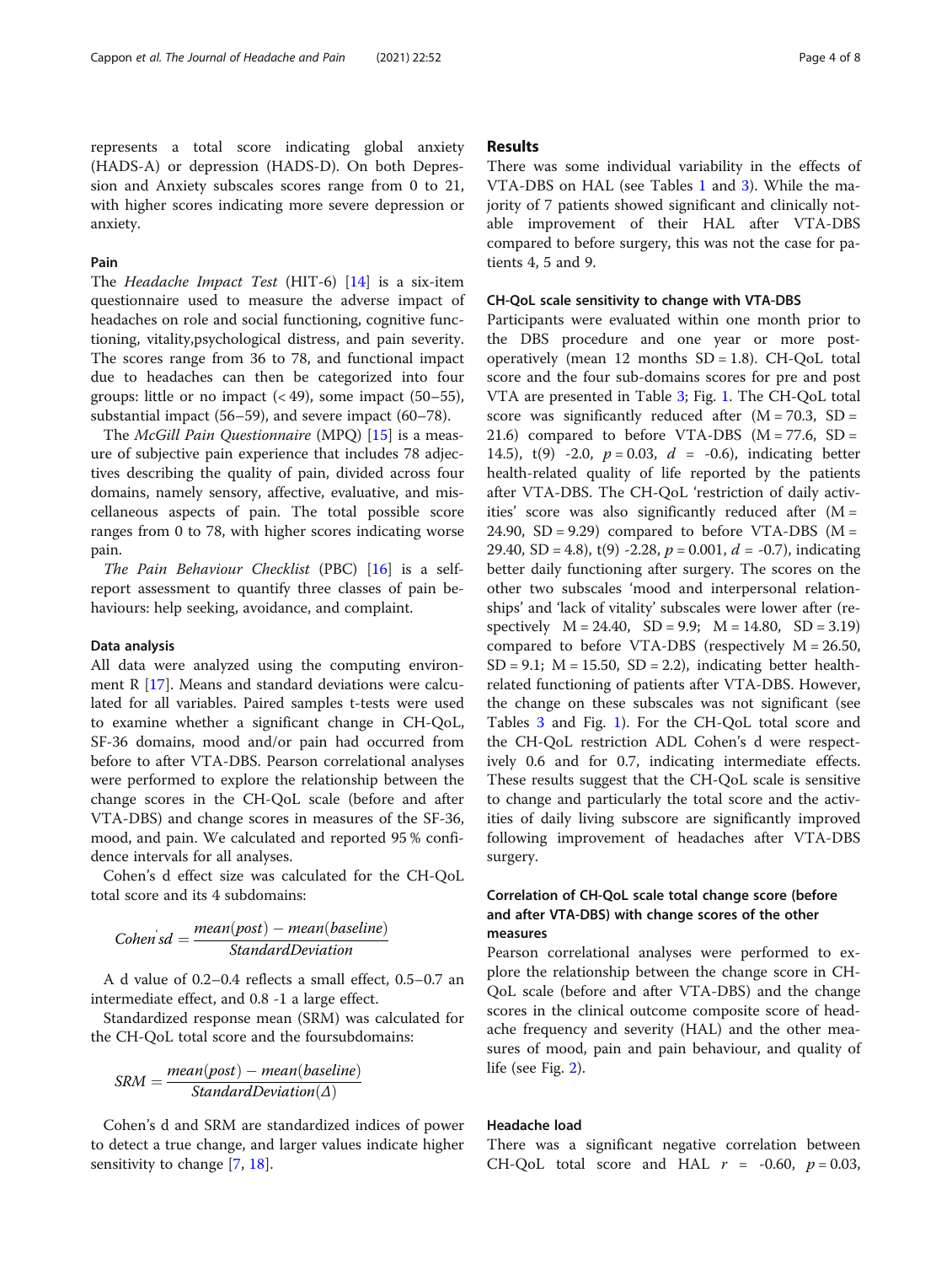<span id="page-4-0"></span>Table 3 CH-QoL sensitivity to change for the patients with cluster headache who underwent ventral tegmental area deep brain stimulation (VTA-DBS).

| <b>CH-OoL subscale</b>         | Baseline (SD) | Post (SD)      | Mean Diff | Paired t-test (95 % CI)    | <i>p</i> -values | Cohen's d | <b>SRM</b> |
|--------------------------------|---------------|----------------|-----------|----------------------------|------------------|-----------|------------|
| ADL Restriction                | 29.4 (4.8)    | 24.9(9.2)      | $-4.5$    | $-2.28$ $(-6.8, -0.2)$     | $0.01*$          | $-0.7$    | $-0.7$     |
| Mood & interpersonal relations | 26.5(9.1)     | 24.4 (9.9)     | $-2.1$    | $-1.52$ $(-5.4, 0.9)$      | 0.14             | $-0.3$    | $-0.4$     |
| Pain and anxiety               | 6.2(1.5)      | 6.2(2.3)       | 0.0       | $-1.02$ $(-1.4, 0.47)$     | 0.30             | $-0.3$    | $-0.3$     |
| Lack of vitality               | 15.5(2.2)     | 14.8 (3.2)     | $-0.7$    | $-1.08$ $(-2.6,0.9)$       | 0.29             | $-0.3$    | $-0.2$     |
| CH-OoL total score             | 77.6 (14.5)   | 70.3 (21.6)    | $-7.3$    | $-2.05$ ( $-14.4.0.3$ )    | $0.03*$          | $-0.6$    | $-0.5$     |
| <b>Clinical Outcome</b>        |               |                |           |                            |                  |           |            |
| $HAL+$                         | 987.1 (649.5) | 553.45 (761.7) | $-443.7$  | $-2.60$ ( $-858.5, -102$ ) | $0.01*$          | $-0.6$    | $-0.6$     |
|                                |               |                |           |                            |                  |           |            |

ADL activities of daily living, CH-QoL cluster headache quality of life scale, CI confidence interval, HAL headache load (composite of frequency, severity and duration of cluster headache episodes), Mean DIFF = Mean Post – Mean Baseline, SD standard deviation, SRM standard mean response,\* significant p-values + cluster headache patients

Mood

indicating that lower scores on the CH-QoL (better QoL) are associated with the reduction of frequency, duration and severity of headache attacks suggesting the sensitivity to change of CH-QoL.

# $p < 0.05$ . This indicates that lower scores on the CH-QoL (better QoL) are associated with improvement of aspects of quality of life assessed by the generic SF-36 after VTA-DBS.

# Generic quality of life

We found a significant negative correlation between the CH-OoL total score and the SF-36 role physical  $r = -0.87$ ,

We found significant positive correlations between the CH-QoL total score and ratings of mood on the BDI  $r =$ 0.63,  $p < 0.05$ , indicating that lower CH-QoL score



VTA-DBS, points that fall under the diagonal line depict a reduction in CH-QoL scale score after VTA-DBS treatment. Note: Lower scores on CH-QoL indicate better health related quality of life. CH-QoL cluster headache quality of life scale, DBS deep brain stimulation, F factors of the cluster headache quality of life scale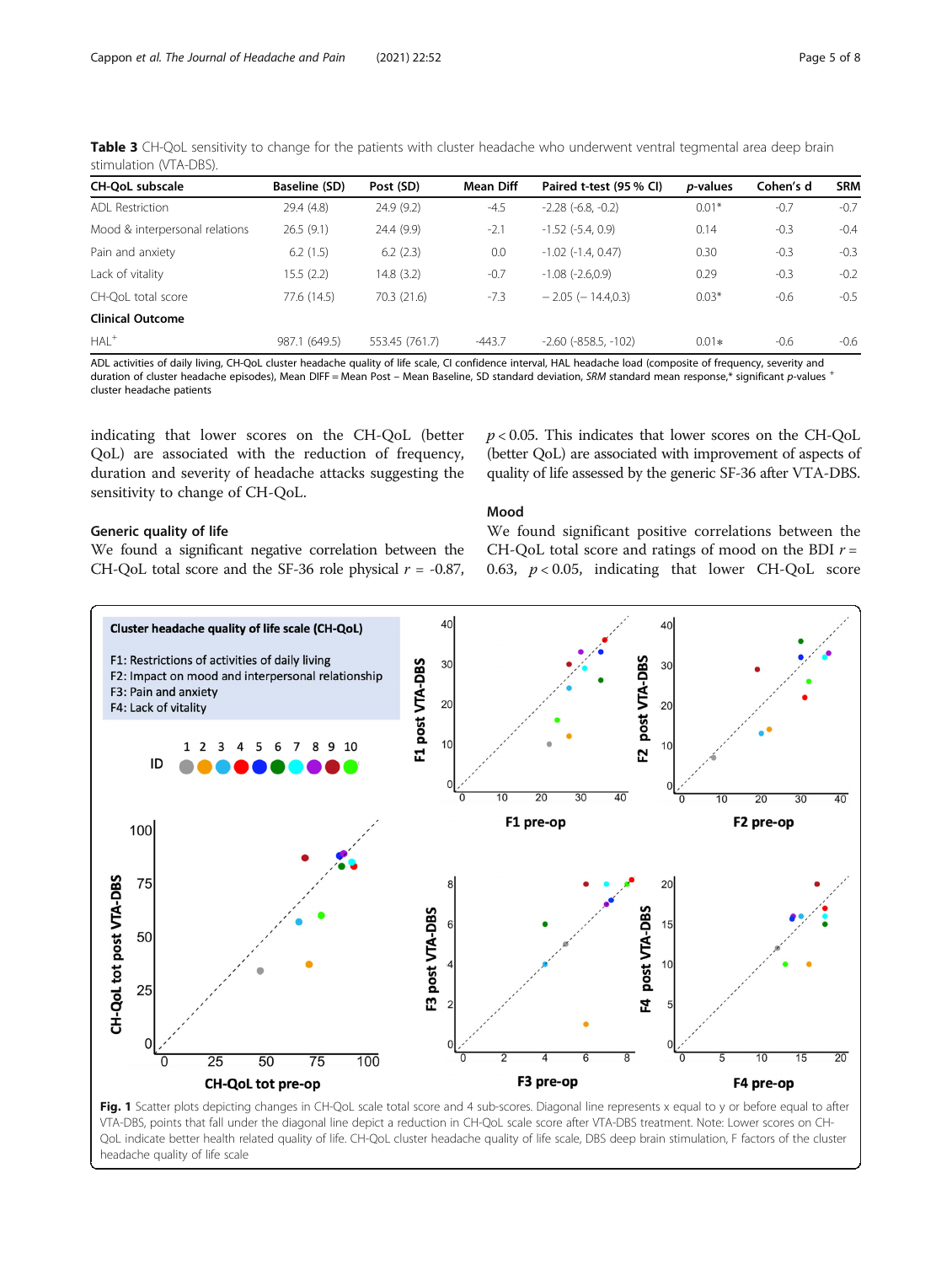<span id="page-5-0"></span>

(better QoL) is associated with a reduction of depressive symptoms after VTA-DBS.

# Pain

There were significant positive correlations between the CH-QoL total score and the evaluative domain on the McGill Pain Questionnaire  $r = 0.73$ ,  $p < 0.05$ , and a correlation approaching significance with HIT6  $r = 0.58$ ,  $p = 0.06$ , indicating that lower/improved CH-QoL scores are associated with a reduction of pain evaluation and the impact of pain after VTA-DBS.

# Pain behaviour

We found significant positive correlations between the CH-QoL total score and the help-seeking domain on the Pain Behaviour Checklist (PBC)  $r = 0.71$ ,  $p < 0.05$ , suggesting that lower/improved CH-QoL score is associated with reduction of pain related help-seeking behaviours after VTA-DBS.

# **Discussion**

Since there was no disease-specific measure of QoL for the most common TAC, cluster headache, we recently developed and validated the 28 item CH-QoL and demonstrated that it had good construct and convergent val-idity, internal consistency and test-retest reliability [\[6](#page-7-0)]. The aim of the present study was to evaluate the

sensitivity of the CH-QoL scale to change by administering it to 10 patients with cluster headache before and one year or longer after VTA-DBS to determine whether it reflected the improvement in headache load observed following surgery. The results showed that the CH-QoL total score and the four subscales all reflected improved quality of life following VTA-DBS compared to before surgery, a change that was significant for the total score and the main subscale of 'restrictions of ADL'. The sensitivity of the CH-QoL to change was further confirmed by two other aspects of the results. First, the change scores of the CH-QoL total score and the reduction of headache load were significantly related, indicating that the reduction of the frequency, duration and severity of headache attacks after VTA-DBS are reflected by the pre versus post-operative change scores of the CH-QoL. Second, the associations of change scores of the CH-QoL total score with change scores of the generic QoL measure the SF-36, indices of mood (BDI), pain (HIT-6 and McGill), and pain-related behaviors (Pain Behaviour Checklist-Help Seeking behaviours) were in the expected direction; all reflecting an association between the improvement of disease-specific and generic QoL, mood, pain and pain-related behaviours following VTA-DBS surgery.

HADS-A showed no significant association with the CH-QoL total score or with the "Pain and Anxiety"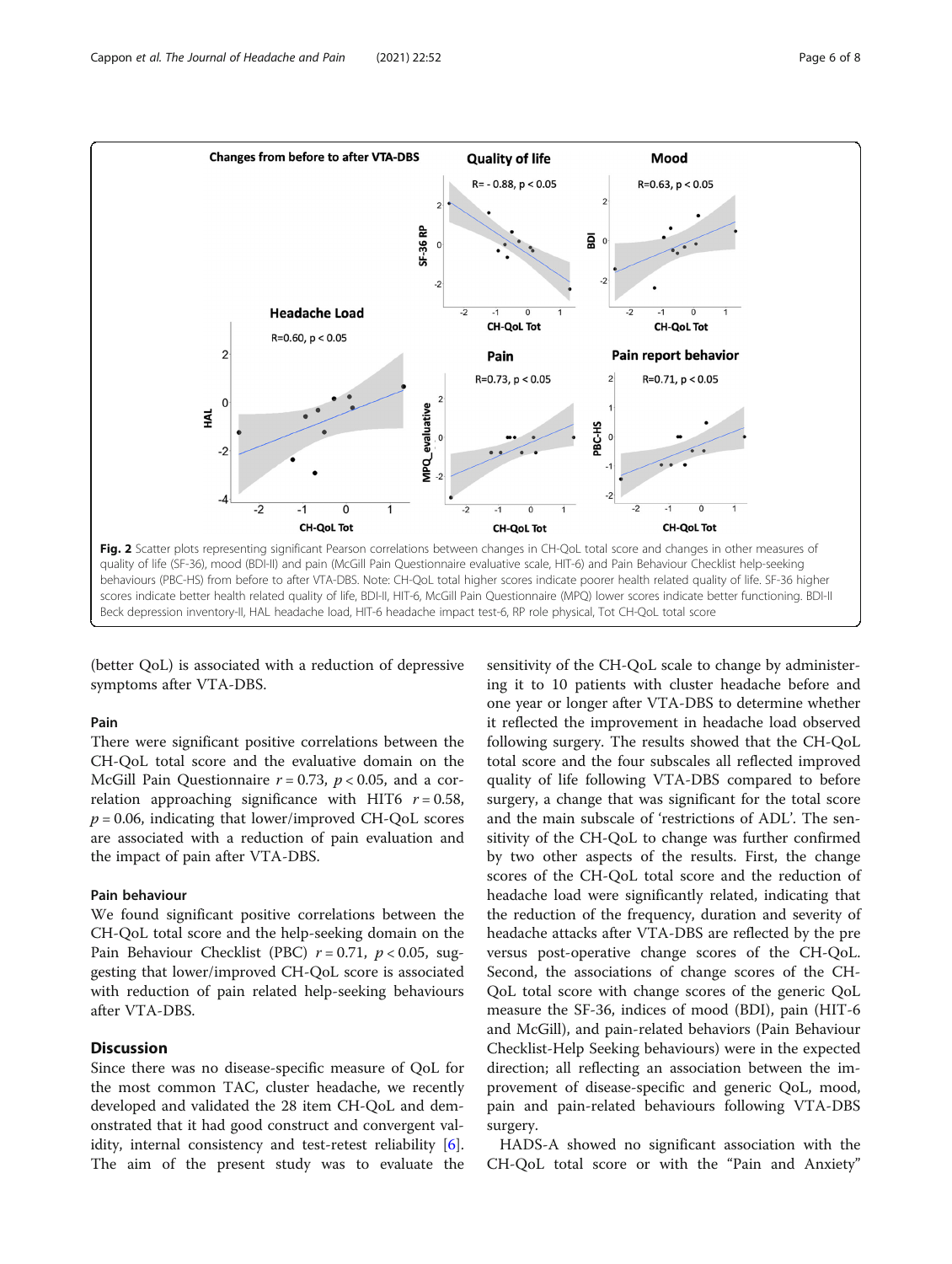<span id="page-6-0"></span>subscale. This might be because the CH-QoL subscale measures specific anxiety relating to having an attack rather than generalized anxiety symptoms as in the HADS-A. Also, having a newly implanted DBS device might have contributed to anxiety in many ways, such as fear of loss of effect, worries about maintenance and charging, concerns about infection in the period following surgery. While change on the 'restrictions of ADL' subscale was significant and the other three subscales of the CH-QoL also reflected improved functioning following VTA-DBS, these other features of CH-QoL such as 'mood and interpersonal relations' and 'lack of vitality' 'pain and anxiety' may require a longer time post-DBS to adequately and significantly reflect change following reduction of headache load, since interpersonal relations and vitality unlike daily activities may be aspects of quality of life that require a longer period for a move towards readjustment and 'normalization'. This is a hypothesis thatcan be tested by further follow-up of this sample or other surgical or medically treated samples for a longer period of say 3 or 4 years after VTA-DBS.

As for most patients with cluster headache, standard medical treatment would entail medication, future studies could also further evaluate the sensitivity to change of CH-QoL by examining its responsiveness to change following effective medical treatment.

# Conclusions

In conclusion, the lack of a gold standard to assess QoL in CH is currently limited to using a combination of generic tests not explicitly devised to assess CH patients. Our study indicates that CH-QoL responds similarly to other validated generic scales, supporting CH-QoL's validity and sensitivity to detect CH patients' clinical changes following surgical treatment. Thus, these findings support the utility of CH-QoL for clinicians to assess responsiveness following other medical therapies. However, the small number of patients and the lack of testing for other medical therapies limit the generalizability of our results on CH-QoL's sensitivity to change. Ultimately, confirmatory studies in a large population should determine whether CH-QoL could substitute the generic quality of life scales currently used in clinical practice.

#### Abbreviations

ADL: activities of daily living; BDI-II: Beck depression inventory-II; CH: cluster headache; CH-QoL: cluster headache quality of life scale; HADS: Hospital anxiety and depression rating scale; HAL: headache load; HIT-6: headache impact test-6; QoL: quality of life; TACs: trigeminal autonomic cephalalgias; VTA-DBS: ventral tegmental area deep brain stimulation

#### Acknowledgements

We wish to thank all the patients, family members and staff from all the units that participated in the study.

#### Authors' contributions

D.C. was involved in the study's conceptualization, execution, data analysis and interpretation, writing of the first draft and review and critique of the manuscript. A.R. was involved in data collection. H.A. review and critique of the manuscript, S.L. review and critique of the manuscript, S.C. review and critique of the manuscript, J.H. review and critique of the manuscript, L.Z. review and critique of the manuscript, M.M. review and critique of the manuscript, M.J. was involved in conceptualization of the study, data analysis and interpretation, drafting and review of the manuscript. The author(s) read and approved the final manuscript.

#### Funding

The authors received no financial support for the research, authorship, and/ or publication of this article.

# **Declarations**

#### Ethics approval and consent to participate

This study was approved by the Queen Square National Hospital for Neurology and Neurosurgery local ethics committee. All participants gave written informed consent.

#### Consent for publication

Not applicable.

#### Competing interests

DC, AR, HA, JH, and MJ have no disclosures. SL has received payment for attending advisory meetings and development of presentation from Allergan Novartis, Eli Lilly and TEVA. SC has received an educational grant from Abbott. MSM serves on the advisory board for Abbott, Allergan, Eli Lilly, Medtronic, Novartis, TEVA; has received payment for the development of educational presentations from Allergan, electroCore, Eli Lilly, Medtronic, Novartis, and TEVA; and has received research grants from Abbott, electroCore and Medtronic. LZ has received honoraria for participating in educational activities from Medtronic and Boston Scientific.

#### Author details

<sup>1</sup>Unit of Functional Neurosurgery, Department of Clinical and Movement Neurosciences, University College London (UCL) Institute of Neurology, National Hospital for Neurology and Neurosurgery, 33 Queen Square, WC1N 3BG London, UK. <sup>2</sup>Hinda and Arthur Marcus Institute for Aging Research Hebrew SeniorLife, Harvard Medical School, Boston, MA, USA.<sup>3</sup>Deanna and Sidney Wolk Center for Memory Health, Hebrew SeniorLife, Boston, MA, USA. 4 Department of Psychology, Queen Mary University of London, London, UK. <sup>5</sup>Headache and Facial Pain Group, UCL Queen Square Institute of Neurology, The National Hospital for Neurology and Neurosurgery, London, UK. <sup>6</sup>MOE Key Lab for Neuroinformation, The Clinical Hospital of Chengdu Brain Science Institute, University of Electronic Science and Technology of China, Chengdu, China.

### Received: 15 January 2021 Accepted: 3 May 2021 Published online: 06 June 2021

#### References

- Lambru G, Matharu MS (2012) Trigeminal autonomic cephalalgias: A review of recent diagnostic, therapeutic and pathophysiological developments. Ann Indian Acad Neurol 15:S51–S61. [https://doi.org/10.4103/0972-2327.1](https://doi.org/10.4103/0972-2327.100007) [00007](https://doi.org/10.4103/0972-2327.100007)
- 2. Torkamani M, Ernst L, Cheung LS, Lambru G, Matharu M, Jahanshahi M (2015) The Neuropsychology of Cluster Headache: Cognition, Mood, Disability, and Quality of Life of Patients With Chronic and Episodic Cluster Headache. Headache. 55(2):287–300. doi: <https://doi.org/10.1111/head.12486>
- 3. Abu Bakar N, Tanprawate S, Lambru G, Torkamani M, Jahanshahi M, Matharu M (2016) Quality of life in primary headache disorders: A review. Cephalalgia Int J Headache 36(1):67–91. <https://doi.org/10.1177/0333102415580099>
- 4. D'Amico D, Raggi A, Grazzi L, Lambru G (2020) Disability, Quality of Life, and Socioeconomic Burden of Cluster Headache: A Critical Review of Current Evidence and Future Perspectives. Headache J Head Face Pain 60(4):809– 818. doi:<https://doi.org/10.1111/head.13784>
- 5. Ertsey C, Manhalter N, Bozsik G, Afra J, Jelencsik I (2004) Health-related and condition-specific quality of life in episodic cluster headache. Cephalalgia